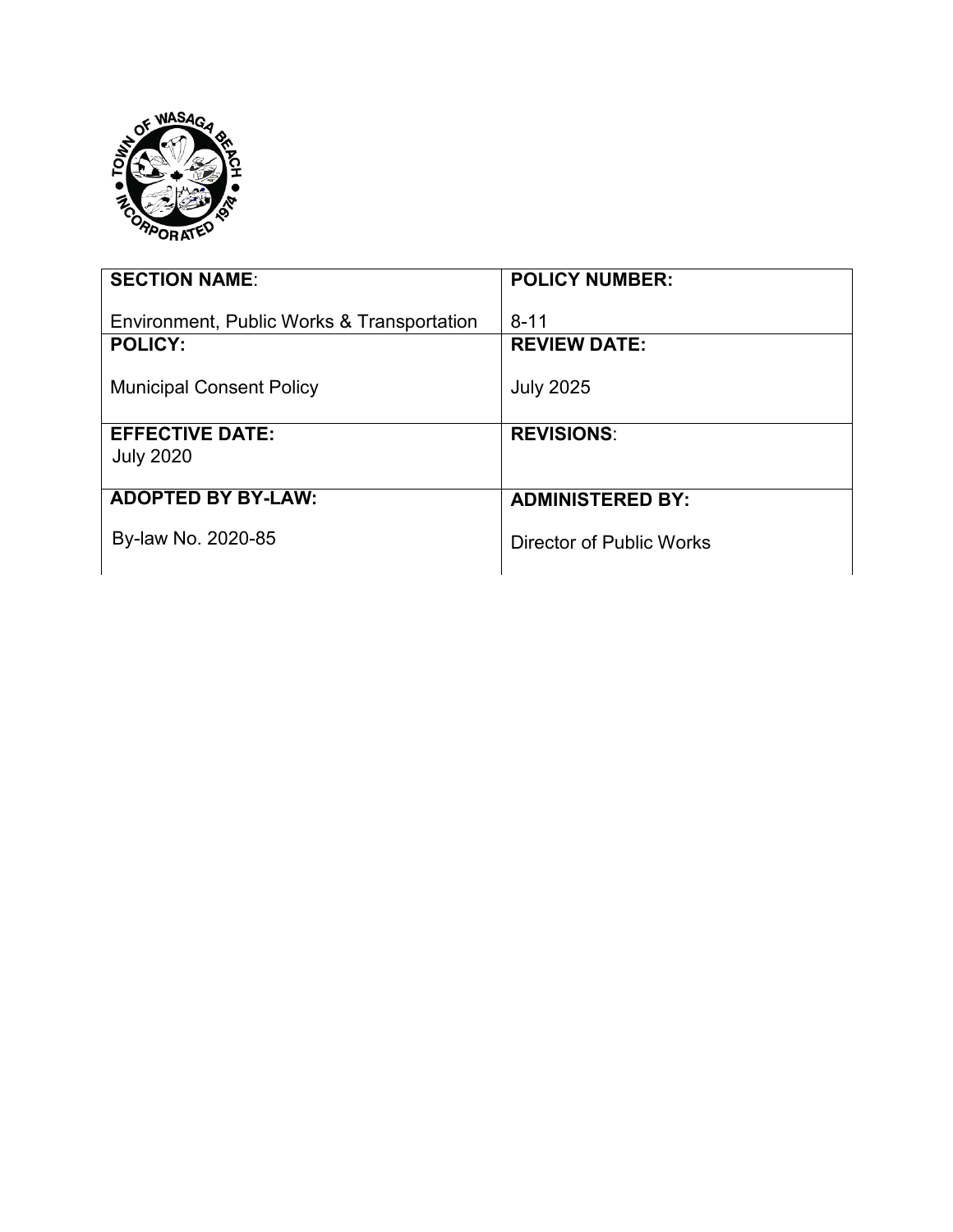

# **MUNICIPAL CONSENT SUBMISSION REQUIREMENTS MANUAL**

REQUIREMENTS FOR THE INSTALLATION OF UTILITY SERVICES WITHIN THE TOWN OF WASAGA BEACH RIGHT-OF-WAY

July 2020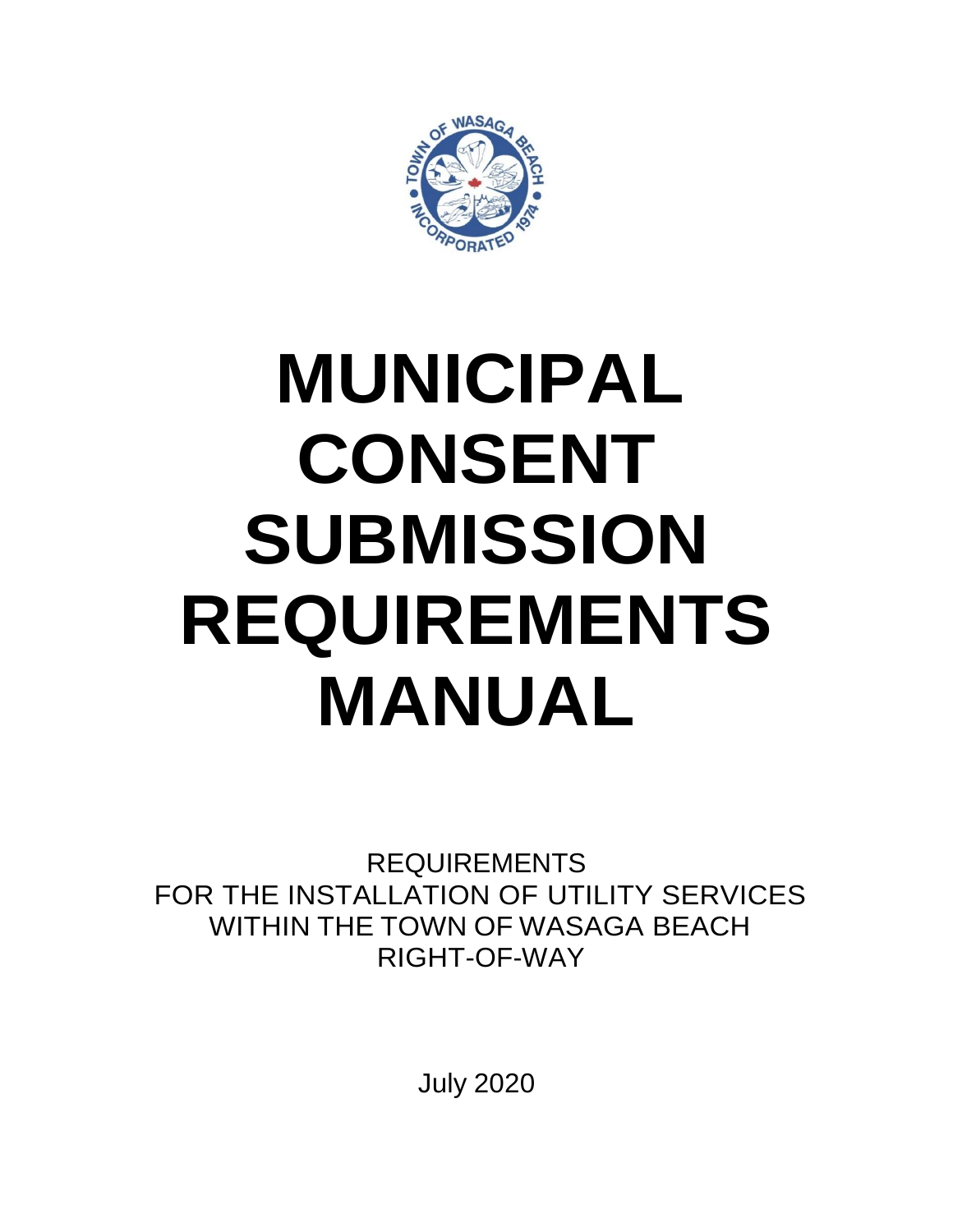# TABLE OF CONTENTS

| 1  |      |                                                                  |  |
|----|------|------------------------------------------------------------------|--|
| 2  |      |                                                                  |  |
| 3  |      |                                                                  |  |
| 4  |      |                                                                  |  |
|    | 4.1  |                                                                  |  |
|    | 4.2  |                                                                  |  |
| 5  |      |                                                                  |  |
| 6  |      |                                                                  |  |
| 7  |      |                                                                  |  |
|    | 7.1  |                                                                  |  |
|    | 7.2  |                                                                  |  |
|    | 7.3  |                                                                  |  |
|    | 7.4  |                                                                  |  |
|    | 7.5  |                                                                  |  |
|    | 7.6  |                                                                  |  |
|    | 7.7  |                                                                  |  |
|    | 7.8  |                                                                  |  |
|    | 7.9  |                                                                  |  |
|    | 7.10 |                                                                  |  |
| 8  |      |                                                                  |  |
|    | 8.1  | Review of Applications for Work in or under New Road Surfaces  8 |  |
| 9  |      |                                                                  |  |
|    | 9.1  |                                                                  |  |
|    | 9.2  |                                                                  |  |
|    | 9.3  |                                                                  |  |
|    | 9.4  |                                                                  |  |
|    | 9.5  |                                                                  |  |
|    | 9.6  |                                                                  |  |
|    | 9.7  |                                                                  |  |
| 10 |      |                                                                  |  |
| 11 |      |                                                                  |  |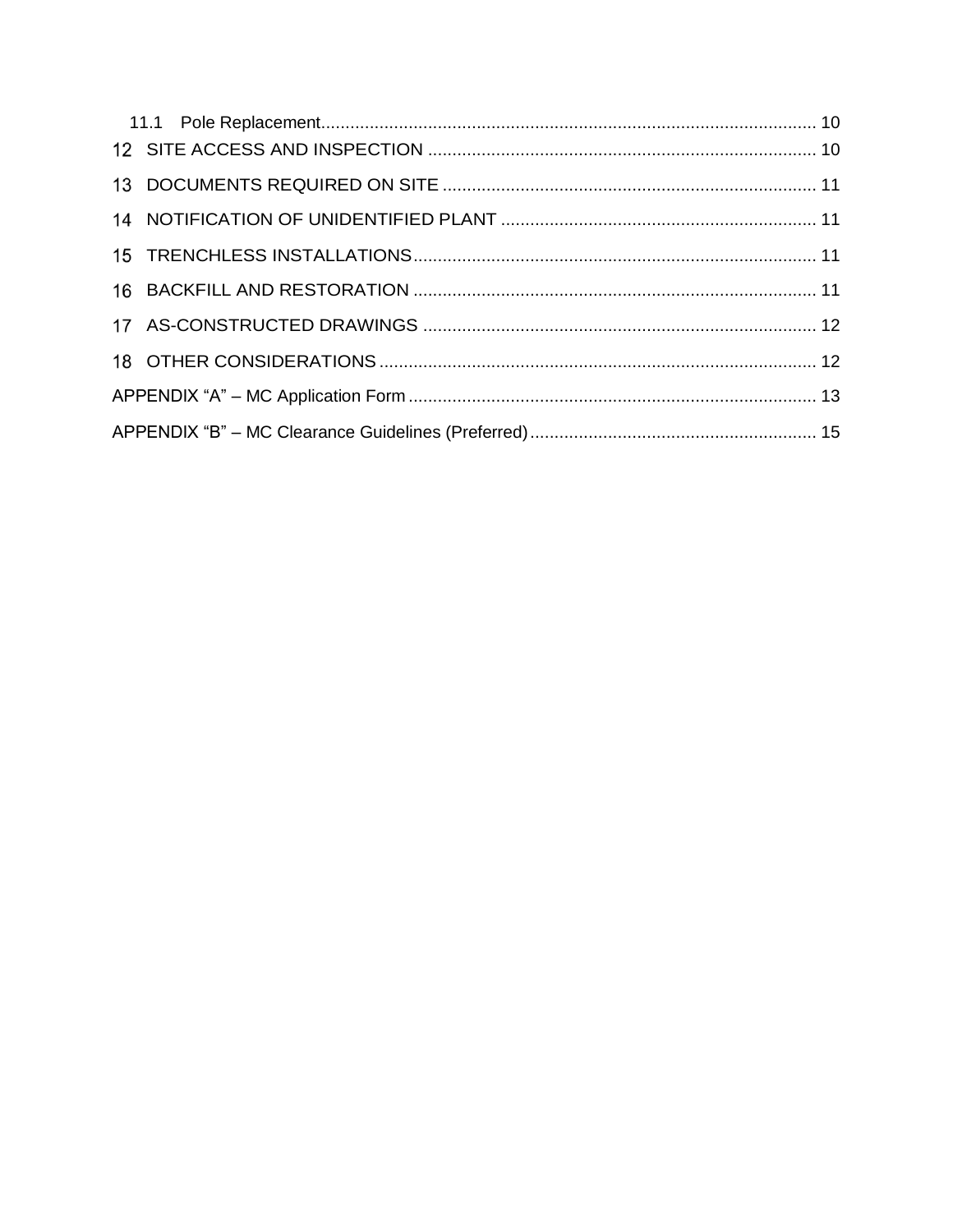#### <span id="page-4-0"></span> $\mathbf 1$ **INTRODUCTION**

A Municipal Consent is the municipal authorization for a utility company to occupy a specific location within the Town Right-of-Way (ROW). Standard utility corridors and alignments have been established to avoid conflicts in the planning of projects by various utilities occupying the Town of Wasaga Beach's ROW and to minimize the impact of proposed work on the adjacent infrastructure. Municipal Consents are only issued to utility companies, commissions, agencies and private Applicants who have the authority to construct, operate and maintain their infrastructure within the ROW as established through Legislation or terms of a Municipal Access Agreement (MAA).

All utility work within the Town of Wasaga Beach (Town) municipal ROW requires Municipal Consent (MC) from the Director of Public Works (Director), along with a Road Occupancy Permit (ROP) from the Public Works Department, with the exception of Emergency Works. An ROP will not be issued until the MC has been granted by the Director, where applicable. The Applicant understands and agrees that in making an application for MC, the Applicant agrees to abide by the terms and conditions of the MC and Municipal Consent Requirements Manual.

The approval of an MC is valid for a period of two (2) years from the date of issuance. Should the work not be completed in its entirety within the two year period of the date of issuance of the MC, and the Applicant has not sought and received an extension to the MC from the Town (which extension shall not be unreasonably withheld), the Applicant may be required to reapply for consent to locate the remaining work within the ROW, at the discretion of the Director.

The objective of the Municipal Consent Submission Requirements Manual (MCRM) is to provide for the efficient review of MC applications within the Town and to protect the interests of the community and permitted utility companies occupying right-ofways within the Town.

In the event of a "non-standard" installation being the only reasonable alternative, such as existing infrastructure and plant do not allow for the stipulated preferred design parameters, the Applicant shall ensure that these MC requirements are adhered to as close as possible.

This document applies to all utility companies, commissions, agencies, boards, associations and private stakeholders proposing to undertake work within the Town's right-of-ways.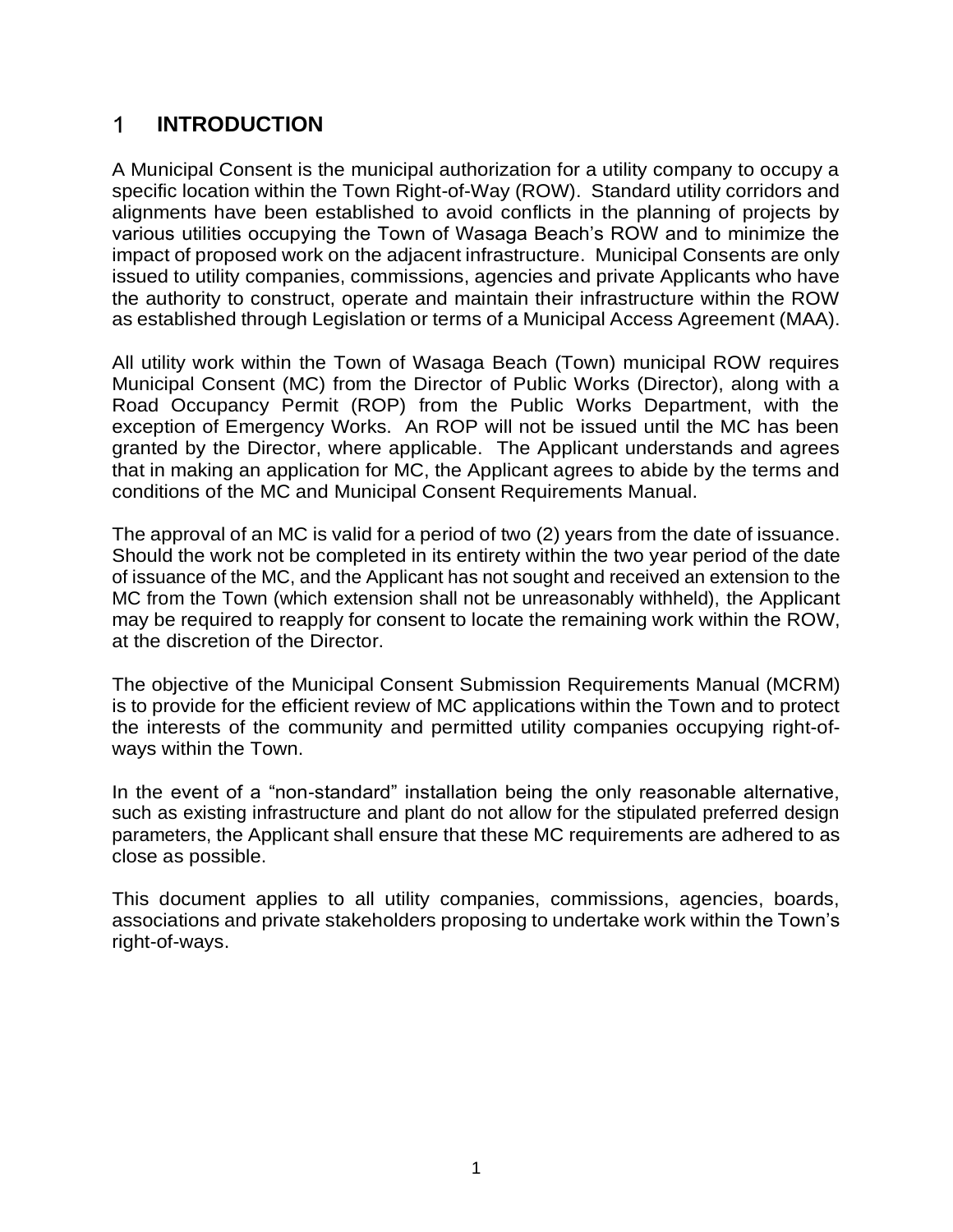#### <span id="page-5-0"></span> $\overline{2}$ **ORDER OF PRECEDENCE**

In the event of any inconsistency or conflict in the contents of the following documents, such documents shall take precedence and govern in the following order:

- Federal and Provincial Legislation, including Municipal Access Agreements (MAA) and Franchise Agreements.
- Town of Wasaga Beach By-Laws.
- Town of Wasaga Beach Engineering Standards.
- Municipal Consent Permit.
- Municipal Consent Requirements Manual.

#### <span id="page-5-1"></span> $\mathcal{S}$ **DEFINITIONS**

**"Applicant"** means any utility company, commission, agency or private party applying for MC to gain approval for the placement of plant within the Town's Public Road Allowance.

**"Emergency Work"** means work that must be completed immediately because health, safety or the provision of essential services is endangered. This emergency work could result from a broken watermain, gas line break, damaged hydro lines or severed telecommunication line.

**"Municipal Consent" (MC)** means the permission to install plant within a specific location in the Town's ROW. The process involves a formal drawing submission which has been reviewed and accepted by the Town.

**"Plant"** means any infrastructure referred to a utility system, up, above, on, or below the grade surface and including poles, cables, pipes, conduits, pedestals, antennas, vaults, support structures or any other similar facilities or structures.

**"Right-of-Way" (ROW)** means the surface of, as well as the spaces above and below public road allowances.

**"Road Occupancy Permit" (ROP)** means a permit issued by the Public Works Department for the purpose of authorizing the commencement of all work taking place within the Right of Way.

**"Service Drop"** means a section of Plant that by its design, capacity and relationship to the overall Plant can be reasonably considered to be for the sole purpose of connecting the Plant to not more than a single customer or building point, but shall not include Plant design to extend to multiple buildings.

**"Work"** means the installation, maintenance, repair, replacement, extension or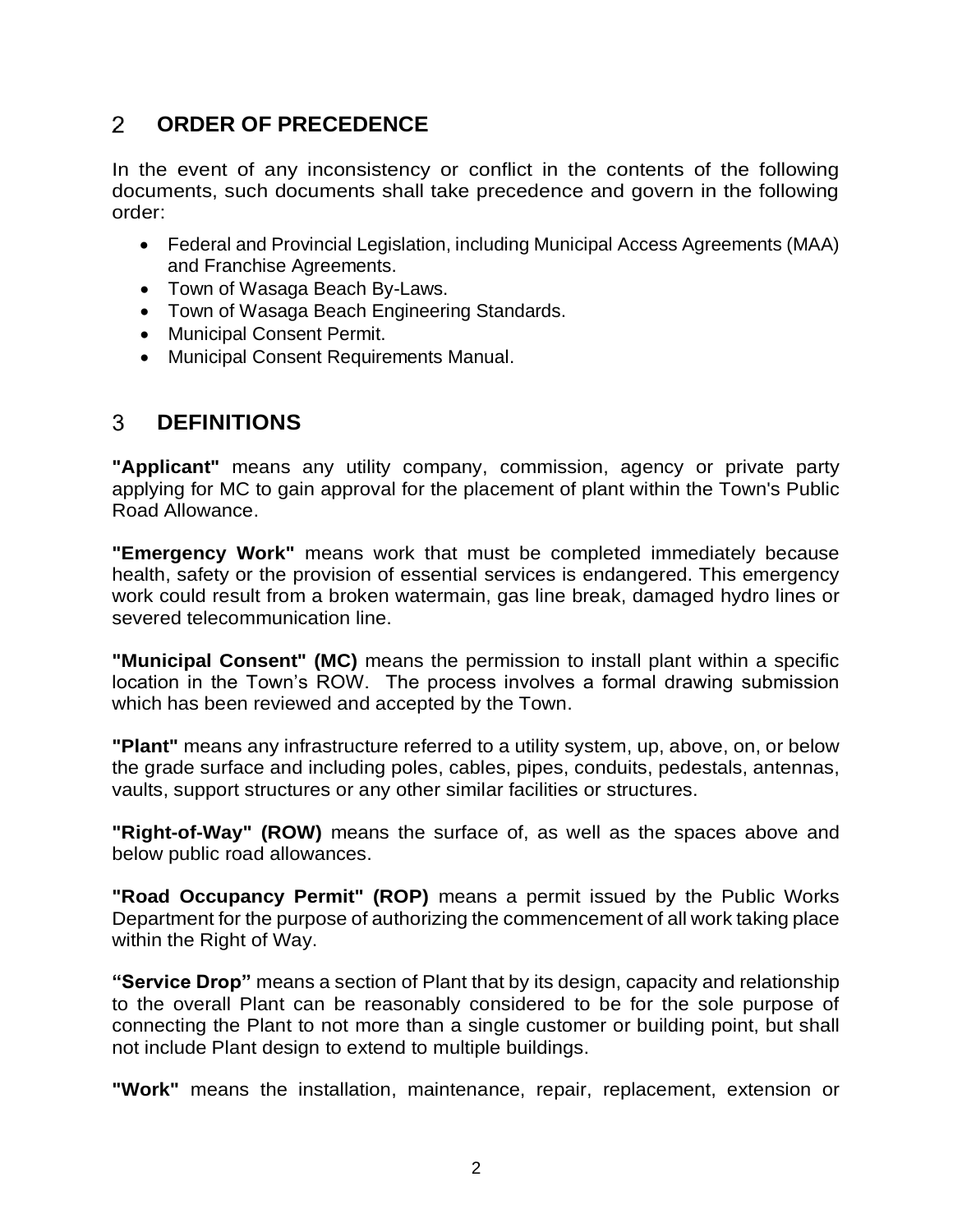operation of any Plant in the Right-of-Way.

**"Town"** means The Corporation of the Town of Wasaga Beach or its authorized representative.

#### <span id="page-6-0"></span>4 **WORK PERMITTED WITHOUT MC**

The following types of work require only an ROP:

- 1. Emergency work required to maintain or restore existing service;
- 2. Repair of existing Plant (same horizontal and vertical location);
- 3. Exploratory work to investigate existing Plan condition;
- 4. Replacement of frame and cover for existing underground structure with surface access;
- 5. Aerial work required for the installation of Plant if (only) existing poles are used;
- 6. Underground Plant installs through existing conduit that does not require the utility company to break up the highway or other public place
- 7. All splicing work; and
- 8. Any service drop not requiring the removal, relocation or alteration of any adjacent infrastructure.

All other types of work require both an MC and an ROP including:

- Installing new underground and/or aerial Plant that requires the utility company to break up the highway or other public place for the purpose of construction;
- Making additions or upgrades/alterations to existing Plant;
- Excavating, directional boring and/or drilling within the ROW.

#### <span id="page-6-1"></span>4.1 Emergency Work

When emergency work is undertaken the Applicant shall immediately contact the Public Works Office, and in the event that Emergency Services, or Police assistance is required, call 911.

Emergency work is permitted prior to submission of an ROP as outlined in the Town's ROP By-Law. The completed ROP application must be submitted to the Public Works Department on the same day the work is commenced, or if Town offices are closed, no later than the start of the next business day. If the installation of new or additional plant is required for the emergency repair, an MC application must be submitted to the Engineering Department within 5 business days of the work commencement.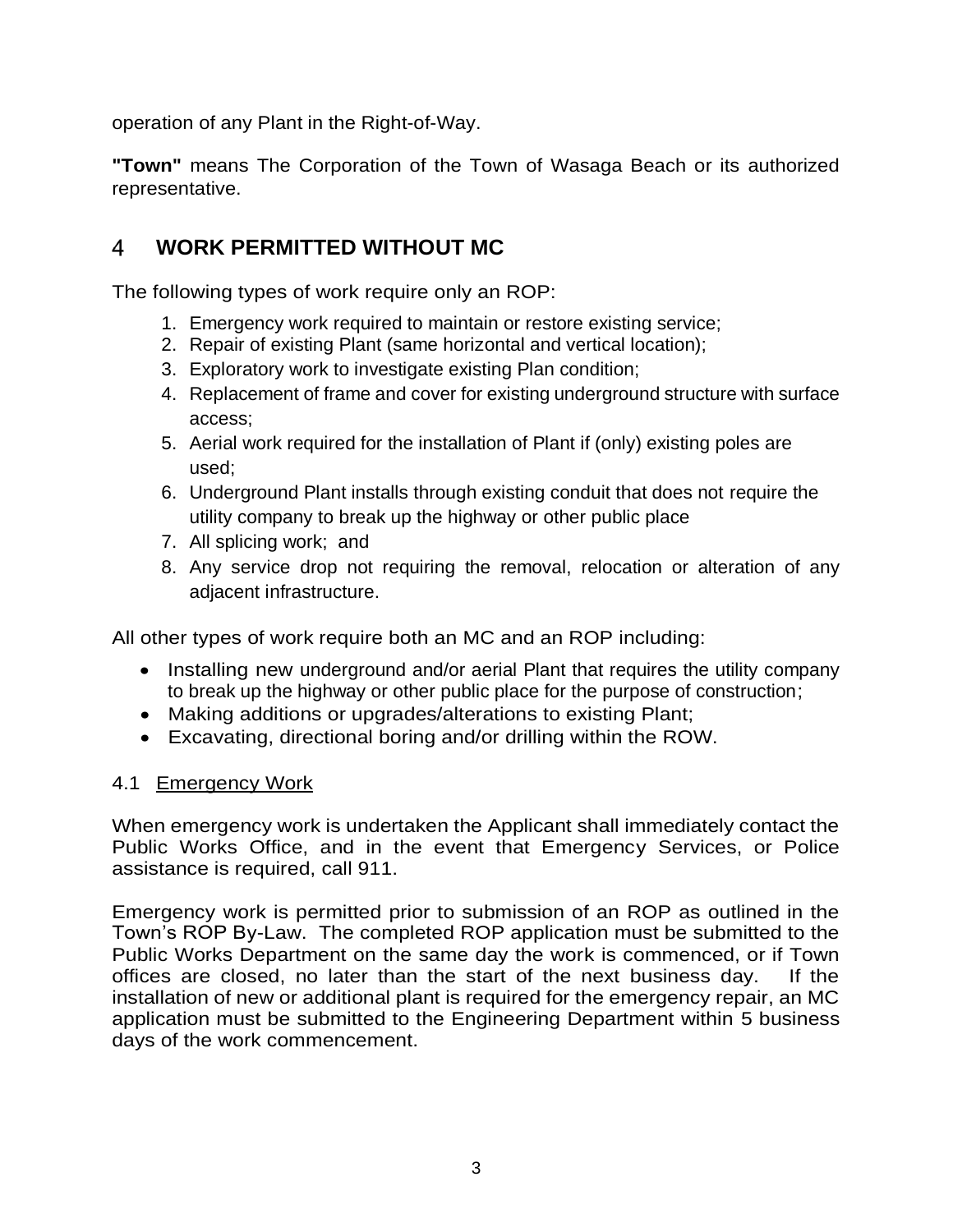#### <span id="page-7-0"></span>4.2 Service Drops

An ROP must be obtained from the Public Works Department prior to installing any service drop. Wherever possible, services and service connections to property line shall be designed and constructed directly in front of the customer being serviced, perpendicular to the roadway. Gas service sizes larger than 32 mm in diameter, will require an MC.

#### <span id="page-7-1"></span>5 **ROAD OCCUPANCY PERMITS (ROP)**

Prior to the commencement of work within the ROW, an ROP is to be obtained from the Public Works Department. If applicable, the drawing submitted for the associated MC shall accompany the ROP application. The issuance of an ROP to complete an installation within the ROW does not relieve the Applicant of the responsibility to ensure that all affected Parties are notified of the work and that the appropriate locates and clearances are obtained prior to the commencement of any works.

#### <span id="page-7-2"></span>6 **IDENTIFICATION OF CAPITAL WORKS AND PLANNING**

All utility companies which have the authority to construct, operate and maintain plant within the Town's ROWs shall submit a forecasted Capital Project schedule on an annual basis, prior to, or at the annual Utility Coordination Pre-Construction Meeting, to the Engineering Department. The Schedule will be used to coordinate forecasted Capital Projects with Town projects. The Applicant shall use the same project code submitted in the forecasted Capital Projects schedule on the application for MC to assist in coordinating review with Town Capital Projects.

#### <span id="page-7-3"></span> $\overline{7}$ **MUNICIPAL CONSENT APPLICATION**

Applications for MC shall be made on the standard MC Application Form (Appendix A). The MC Application Form shall be completed in its entirety and be submitted to the following address;

Attention: Director of Public Works Public Works Offices 150 Westbury Road Wasaga Beach, ON L9Z 2N8

#### <span id="page-7-4"></span>7.1 Submission Package Requirements

The submission package shall include:

 $\triangleright$  One copy of the application form, completed in its entirety.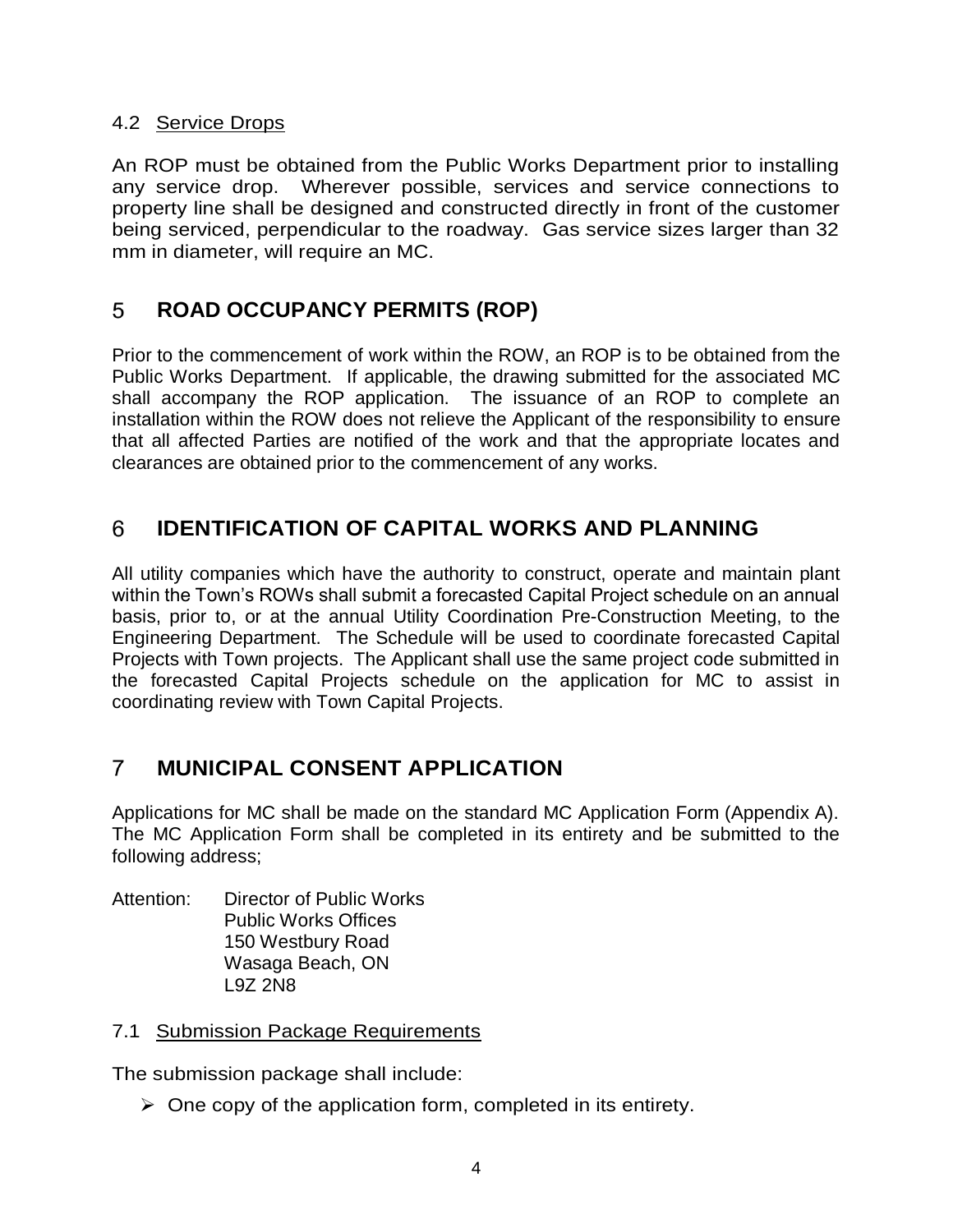- $\triangleright$  Detailed design drawings prepared in accordance with the requirements identified in this document, submitted digitally via email to engtechnician@wasagabeach.com. Copy of the detailed design drawings may be requested by the Town.
- $\geq$  One (1) copy of the required signoff from impacted parties.

#### <span id="page-8-0"></span>7.2 Application Drawing Requirements

The scale of the design drawings shall be in accordance with the guidelines outlined in Table 1 below for drawing scale and units. The maximum size of any application drawing shall be ARCH D (610mm x 914mm). The minimum size of any application drawing shall be LEDGER (279mm x 439mm)

| Density of Existing<br><b>Utility Plant</b> | <b>Horizontal Scale</b><br>'Plan) | <b>Vertical Scale</b><br>(Profile) | Units         |
|---------------------------------------------|-----------------------------------|------------------------------------|---------------|
| Low                                         | 1:500                             | 1:50                               | <b>Metric</b> |
| High                                        | 1:250                             | 1:50                               | <b>Metric</b> |

Table 1- Guidelines for Drawing Scale and Units

Note: The maximum scale of any application drawing shall be 1:500.

The following information shall be accurately shown on the application drawings:

- Direction North Arrow, Legend and Scale;
- Street names and Municipal addresses;
- 911 address as applicable;
- Property lines, right-of-way limits and easement limits;
- Driveways, edge of pavement or curbline, edge of shoulder, as applicable;
- Location, centerline of ditch and depth of ditches;
- Guide rail or cable, sidewalks, fencing, mature trees with dripline;
- Outlines of adjacent surface and subsurface structures;
- Description, location and dimensions of existing adjacent plant including municipal infrastructure;
- Description, location and dimensions of proposed plant;
- Sign off by the other Utility companies with respect to the existing location of their Plant, location of proposed Plant by the Applicant and no conflict with future undertakings.
- All dimensions relating to the location of existing and proposed Plant shall be referenced to the current and/or proposed property lines or ROWs.
- All drawings shall be greyscale with bold distinct line types to differentiate between types of Plant.

For the purpose of preparing the application drawings, "adjacent surface and subsurface structures" and "adjacent plant" shall mean infrastructure that may be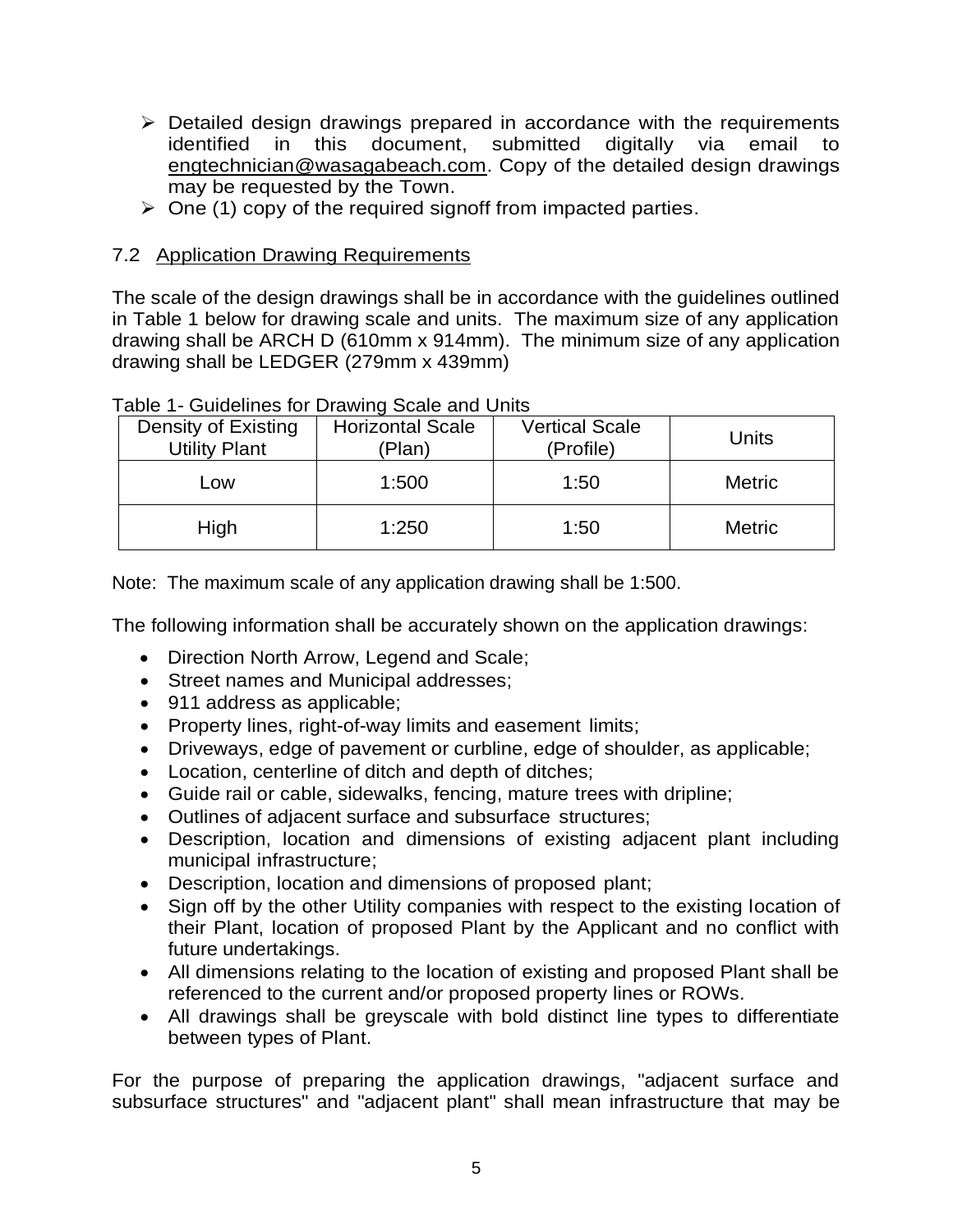impacted by the work or is located within the applicable minimum clearance distances.

#### <span id="page-9-0"></span>7.3 Pre-Application Review

To avoid the need for redesigns and resubmissions and to reduce review time by Town Staff, if necessary, within a reasonable time and at no cost to the Applicant, Town Staff may attend one site meeting and conduct a preliminary review of the proposal before the Applicant finalizes the design and submits the MC Application. All parties are to make best efforts to keep the number of on-site meetings to one.

## <span id="page-9-1"></span>7.4 Changes to the Permit

Any request for revisions to an accepted MC drawing must be reviewed and accepted by the Town's Engineering Department. Depending on the extent of the requested changes, the Applicant may be required to:

- Meet with Engineering Staff in the field to review the proposed change(s) at no cost to the Applicant;
- Submit in writing an explanation of the proposed change(s);
- Submit a revised drawing with the proposed change(s);
- Obtain signoff from the adjacent owners of affected above and below ground Plant (if applicable);
- Submit a new application for the revised work(s); or
- Undertake all of the above.

## <span id="page-9-2"></span>7.5 Projects with Multiple Drawings

If the Applicant chooses to "bundle" several drawings together as a single application for projects which involve the installation of Plant over a continuous large distance, the application will be reviewed as a whole, with all drawings being approved or declined, simultaneously.

## <span id="page-9-3"></span>7.6 Cancelled Projects

Should a project be cancelled by the Applicant, the Engineering Department must be notified and advised of the cancelled MC project.

## <span id="page-9-4"></span>7.7 Incomplete or Non-Approved Applications

MC Applications that are not in conformance with the Town's MC requirements, particularly with regard to drawing standards, may not be accepted. In the event the application is not accepted, the Applicant will be contacted by Engineering Staff, via email, to advise them of the specific reasons the application is not being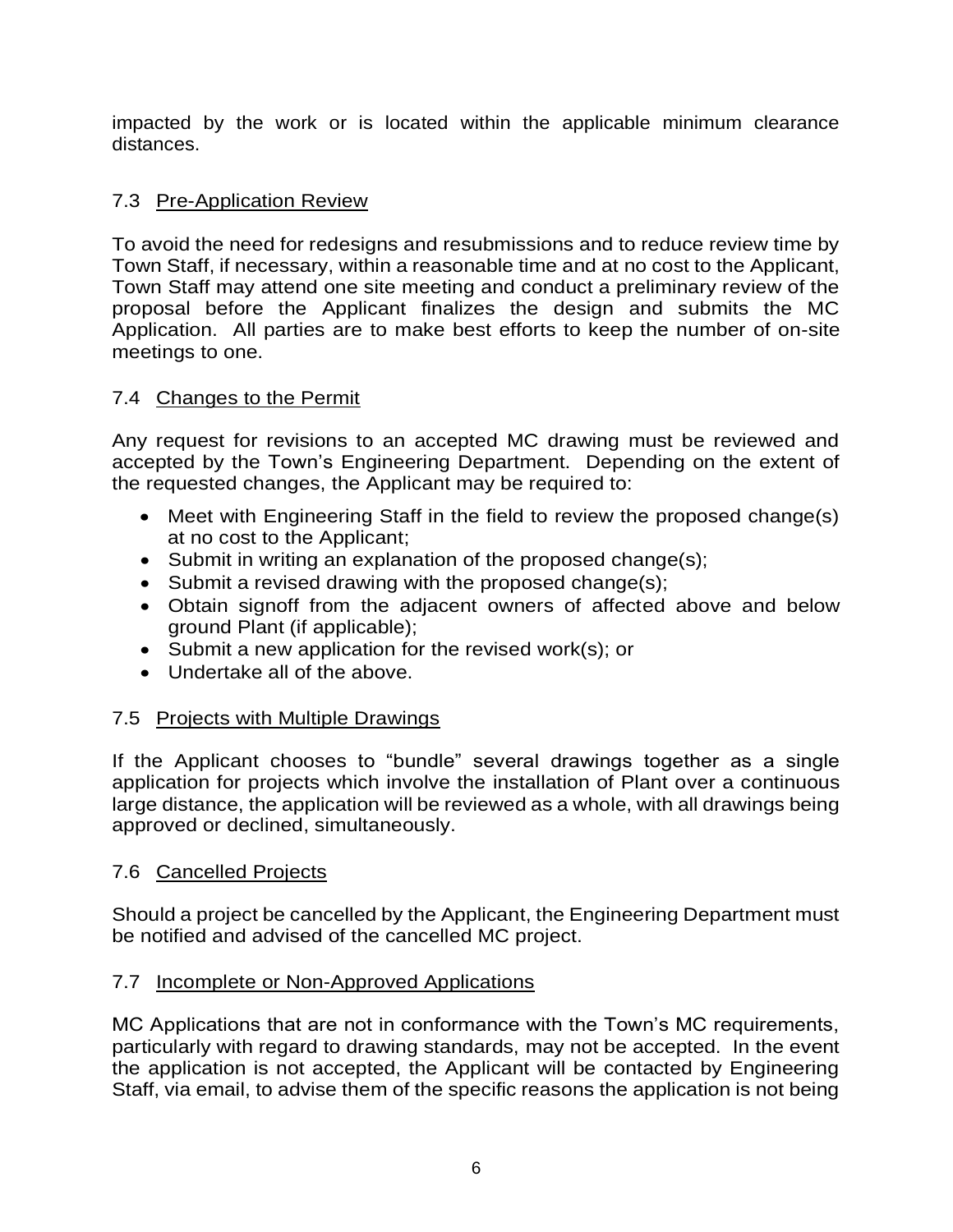accepted.

## <span id="page-10-0"></span>7.8 Completed Projects

Utilities are to contact Engineering Staff via email when works are completed for final review and release.

## <span id="page-10-1"></span>7.9 Circulation and Sign Off by Other Agencies

Prior to submitting an application to the Town, the Applicant shall circulate drawings of their proposed work to all Utility companies, agencies and commissions that may be affected by the work. It is requested that the Applicant suggest those circulated to consider the following as part of their review of the proposed works:

- Mark up the Applicant's drawing or provide the Applicant with an up to date location certificate of that Party's infrastructure within the limits of the proposed works;
- Communicate all it's requirements to the Applicant;
- Has no objection to the proposed works as described in the application;
- Investigated and declined a "joint build" venture with the Applicant.

## <span id="page-10-2"></span>7.10 Application Review Period

Applications shall be submitted to the Engineering Department a minimum of thirty (30) business days prior to the anticipated date of commencing the work. The date of the application will be the date on which the complete application is received by the Engineering Department. The time required to review will vary dependent on the nature, size, complexity of the proposed works and the completeness and clarity of the drawings, but generally should be completed within  $2 - 3$  weeks.

#### <span id="page-10-3"></span>8 **APPROVALS PROCEDURES**

Following completion of the MC application review, a copy of the "Accepted for Construction" drawings, along with an approval letter from the Director of Public Works will be emailed to the Applicant's address as listed on the application.

The issuance of an MC by the Town of Wasaga Beach does not relieve the Applicant of the responsibility to ensure that the notification requirements of this manual are followed and that the appropriate locates and clearances are obtained prior to the commencement of the work.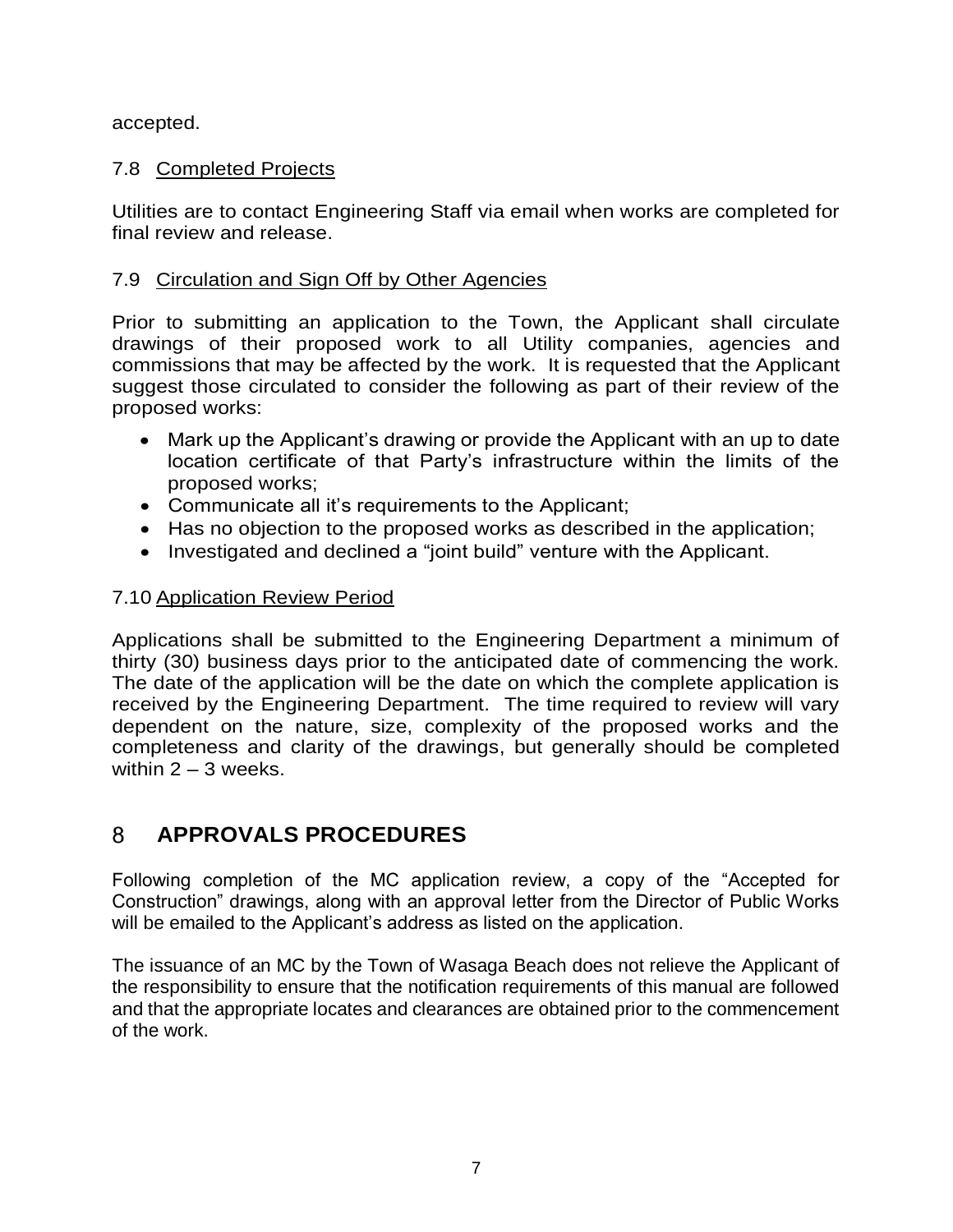#### <span id="page-11-0"></span>8.1 Review of Applications for Work in or under New Road Surfaces

In the event that an application is received for work in or under a road surface that is 10 years old or less, the Town will undertake a comprehensive review of the proposed work area, type and methods of construction to mitigate the potential negative impacts. This will include construction or reconstruction of roads, curbs, sidewalks and boulevards, ditches, full resurfacing of streets including base repairs.

The comprehensive review may include a meeting with the Applicant and their Contractor to discuss the following;

- alternative means of meeting the Applicant's servicing objectives by investigating alternate routes, availability of the Applicant's spare capacity, reactivation of the Applicant's abandoned plant, utilization of abandoned conduits, trenchless technologies, etc.;
- Reason for proposed methods of installation if deemed harmful to the new pavement structure;
- Roadway restoration details including full lane Asphalt replacement (i.e. centreline of road to edge of pavement for length of repair).

#### <span id="page-11-1"></span>9 **DESIGN GUIDELINES**

#### <span id="page-11-2"></span>9.1 Alignments

Installation locations for Plant shall adhere to the Town of Wasaga Beach Engineering Standard Drawings. The Town may request the Applicant to propose an alternative alignment if in the opinion of Engineering Staff the proposed alignment is not in the best interests of the efficient and organized usage of the Town ROW.

#### <span id="page-11-3"></span>9.2 Roadway Crossing

Wherever possible, proposed roadway crossings shall be perpendicular to the roadway. Roadway crossings within intersections are to be avoided. All roadway crossings shall be in conduit adequately sized for future anticipated growth.

#### <span id="page-11-4"></span>9.3 Clearance from Other Plant

The minimum horizontal and vertical clearances are provided in Appendix "B" – Vertical and Horizontal Clearance Guidelines. Any encasement (concrete), steel plating or other non-excavatable material shall be considered part of the proposed Plant and shall comply with the required clearance from existing Plant.

Exemptions from the minimum clearances may be approved at the discretion of the affected Plant Owners (written consent) and with the approval of the Town. The Town may require the Applicant to submit a suitably scaled detailed drawing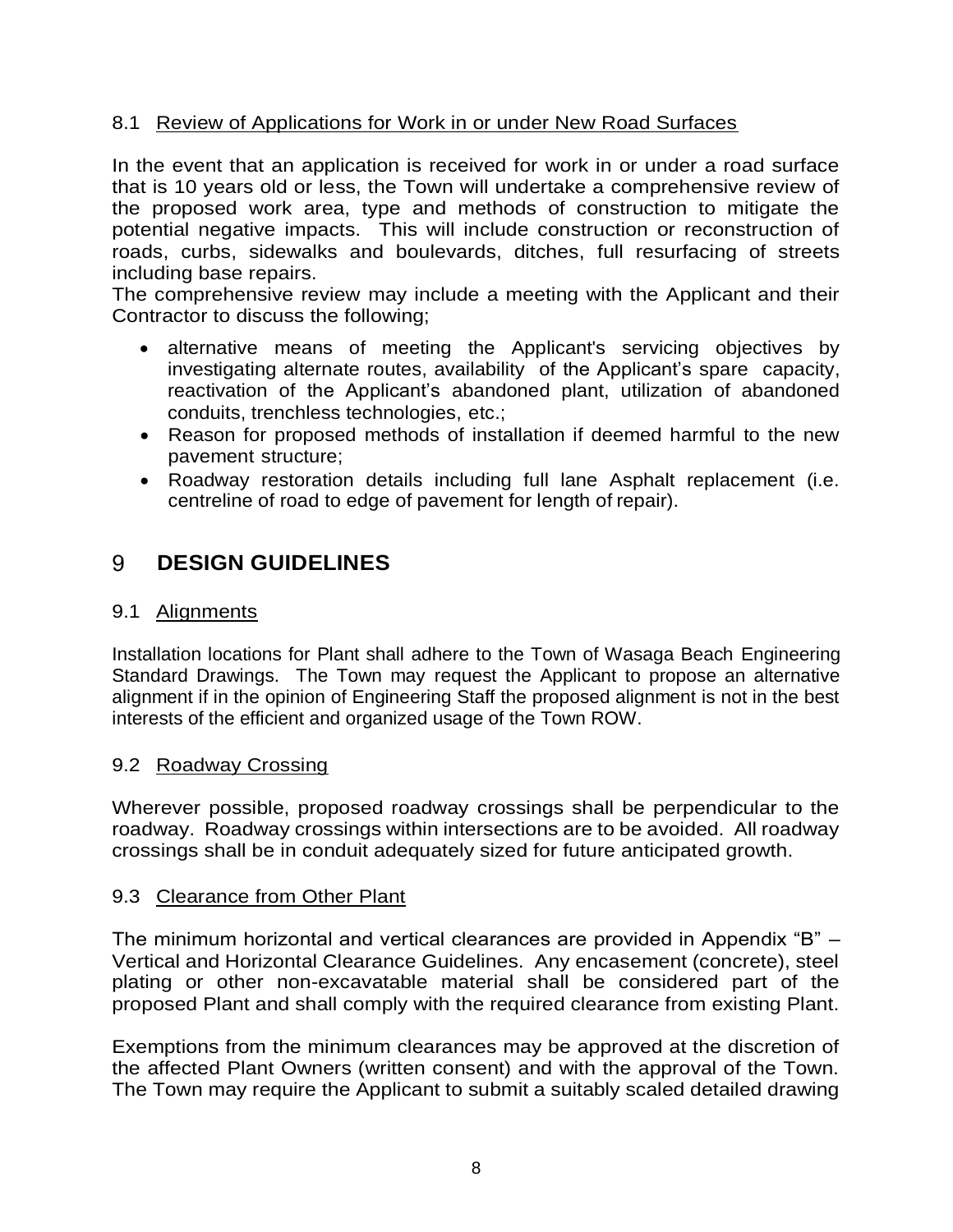identifying the existing and proposed Plant clearances.

## <span id="page-12-0"></span>9.4 Depth of Cover

The depth of cover for all new installations within the boulevard shall be a minimum of 1.0 m. The depth of cover for all new installations below the pavement structure (road crossings) shall be a minimum of 1.2 m below the lowest elevation of either the centreline of the trench or centreline of the roadway. Where deemed necessary to accommodate other existing Plant or future work, additional depth of cover may be required at the application review stage or during construction, at the reasonable discretion of the Engineering Department.

Where an Applicant demonstrates that the depth requirements cannot be met, exceptions may be agreed to on a case by case basis. Engineering Staff should be contacted by the Applicant at the planning stage of the project, prior to submission of an MC application, to request an exception to the depth of cover.

Under no circumstance shall Plant be installed shallower than the minimum depths indicated, without written consent from the Engineering Department.

For buried structures, including but not limited to, vaults and chambers, the tops of these structures shall conform to the minimum cover described above. If these structures require access, it is to be designed such that only the access protrudes to the surface.

#### <span id="page-12-1"></span>9.5 Structures with Surface Access

All new buried structures that will have surface access, with the exception of vaults where the roof is monolithic with a sidewalk or flush with the surrounding finished grade, is to be constructed with the ability for fine adjustment of their elevation to accommodate any future grade change and structurally designed for highway traffic loading.

## <span id="page-12-2"></span>9.6 Common Trenches

In an effort to utilize the limited space within the Town's ROW, the Engineering Department may request that Utility companies planning installations in close proximity to one another, or service the same customer, enter into an agreement to share a common trench. In the case that the Parties have agreed to utilize a common trench, one of the Utility companies shall be designated as the Applicant for purposes of obtaining the MC, adhering to permit conditions, completion of restoration and submission of as-constructed drawings. Common trenches will be required to be clearly identified on both the application and drawings, including listing the names of all participating utility companies.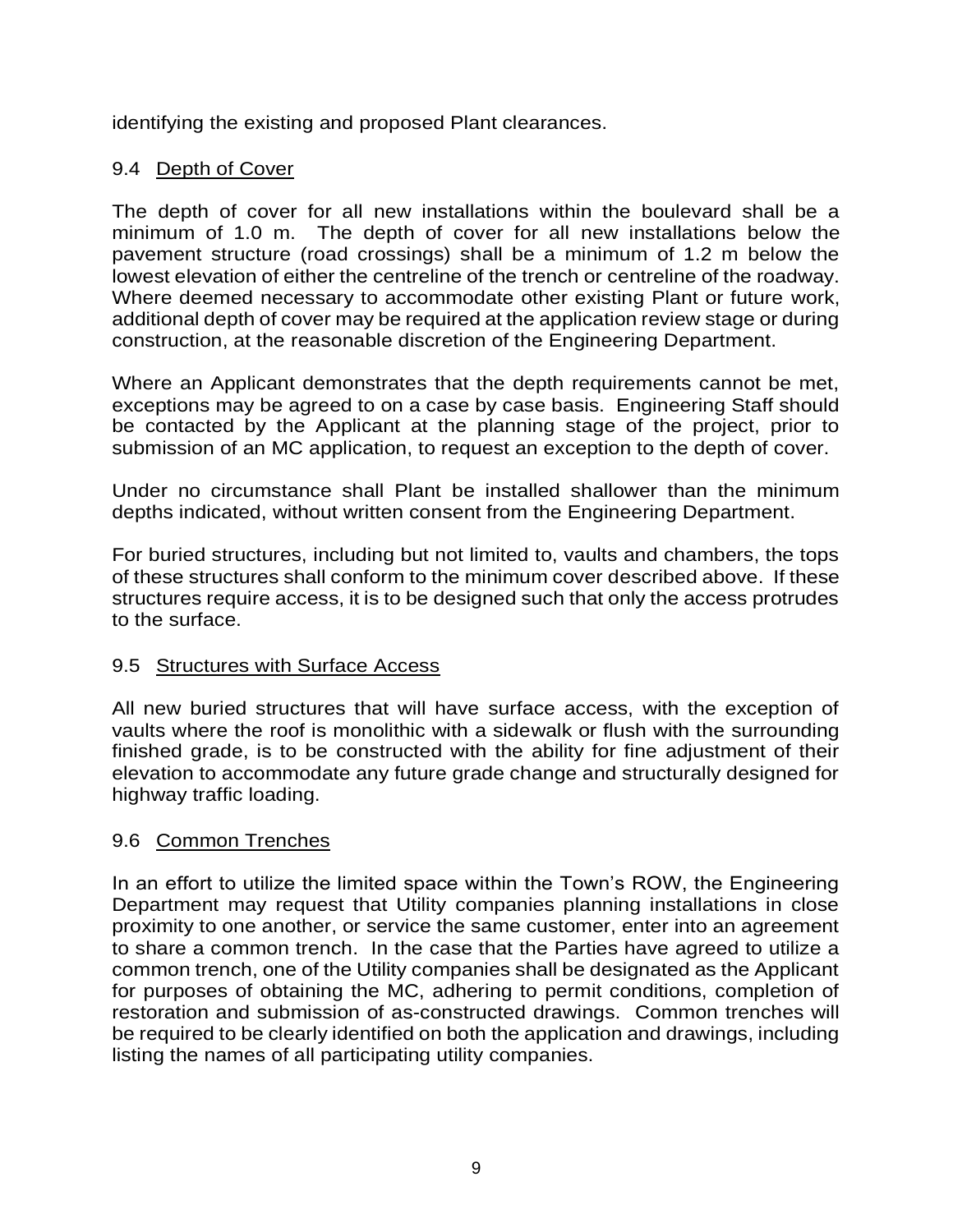#### <span id="page-13-0"></span>9.7 Above Ground Plant

Applications for work that includes above ground Plant shall take into consideration the reduction of negative visual impact, to the General Public and adjacent Property Owners. Consideration with regard to placement of above ground Plant should include placement in locations of minimal visual impact and impact with sight lines, etc.

# <span id="page-13-1"></span>**IDENTIFICATION OF PLANT**

All proposed utility Plant, with the exception of cables/conduit, shall bear the name and contact information of the Owner and include such details on the submission drawings. Acceptable forms of identification may be stickers, imprints, tags, or other appropriate methods.

# <span id="page-13-2"></span>**ABANDONED/DECOMMISSIONED PLANT**

The Applicant is required to clearly identify any proposed removal or abandonment of its Plant on the drawings. The Utility Company shall continue to be responsible and liable for all abandoned Plant and any issues that arise as a result of its abandoned Plant until such time that it has been completely removed from the ROW to the satisfaction of the Town. This responsibility shall include, but not be limited to providing all available information for any abandoned or decommissioned Plant as part of the Applicant's response to any request for design information and field locates by the Town.

Prior to issuing an MC, the Town may advise the Applicant in writing whether the Applicant's proposed location for new Plant may be affected by the Town's reconstruction project plan. The Town may issue a conditional MC stating that, if the Town requires the Applicant to relocate the existing Plant covered under the conditional MC, it will relocate and replace its Plant in coordination with the specific project. The costs of which will be shared between the Utility and Town in accordance with applicable Agreements and/or the Public Service Works or Highways Act.

#### <span id="page-13-3"></span>11.1 Pole Replacement

Any application for the installation of a new pole which is intended to replace an existing pole, shall clearly identify all poles to be removed. The maximum time period from the installation of the new pole until the removal of the existing pole and completion of restoration shall not exceed the term of the MC (2 year).

# <span id="page-13-4"></span>**SITE ACCESS AND INSPECTION**

Authorized representatives of the Town, shall at all times have access to the work site to monitor the progress of the work and to determine compliance with the Municipal Consent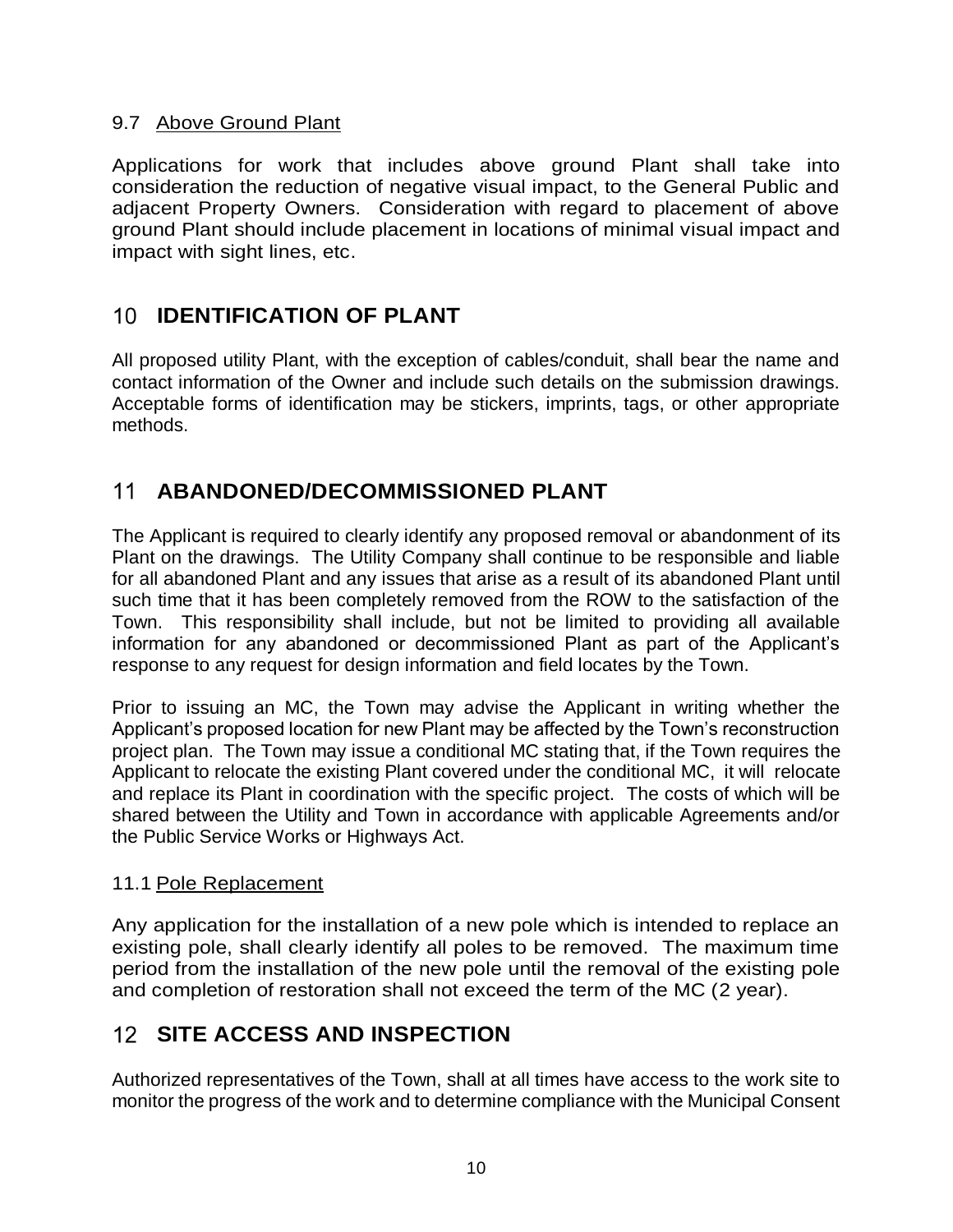Requirements, permit requirements and any other instructions issued by Town Staff. The Applicant is cautioned that if any construction is undertaken that is not in compliance with the conditions of the Permit and/or this document, a Stop Work Order may be issued, or the Permit may be cancelled at the sole discretion of the Director of Public Works, or designate.

Where Plant has been installed without a valid Permit and/or in a location not approved by the Town, the utility company may be required to remove the Plant immediately at its sole cost.

# <span id="page-14-0"></span>**13 DOCUMENTS REQUIRED ON SITE**

The Applicant shall be required to ensure that, at a minimum copies of the following documents are kept on site at all times and shall make these documents available for viewing upon request, by Town Staff or any other Authority:

- Accepted for Construction MC drawing(s);
- Road Occupancy Permit;
- Locates:
- Notification to adjacent residences and businesses, where applicable; and
- Any documents required to be kept on site under other Legislation.

# <span id="page-14-1"></span>14 **NOTIFICATION OF UNIDENTIFIED PLANT**

The Applicant is responsible for notifying the Engineering Department of any Plant encountered during the course of installation which was not identified on the preconstruction drawings or locates. It will be the responsibility of the Applicant to notify all other utility companies and make an effort to determine the Owner of the unidentified Plant.

# <span id="page-14-2"></span>**TRENCHLESS INSTALLATIONS**

Where the work is being installed utilizing trenchless installation methods, preservation and protection of existing Plant shall be in accordance with Ontario Provincial Standard Specifications. Minimum horizontal and vertical separation to existing Plant is to conform to Appendix "B".

# <span id="page-14-3"></span>**16 BACKFILL AND RESTORATION**

Backfill and restoration, both temporary and permanent, shall be carried out in accordance with the conditions set out in the Town of Wasaga Beach Road Occupancy Permit By-Law, including the use of hot mix asphalt, Denso Reinstatement tape and unshrinkable fill, in all cuts within paved/hard surface areas of the right-of-way. All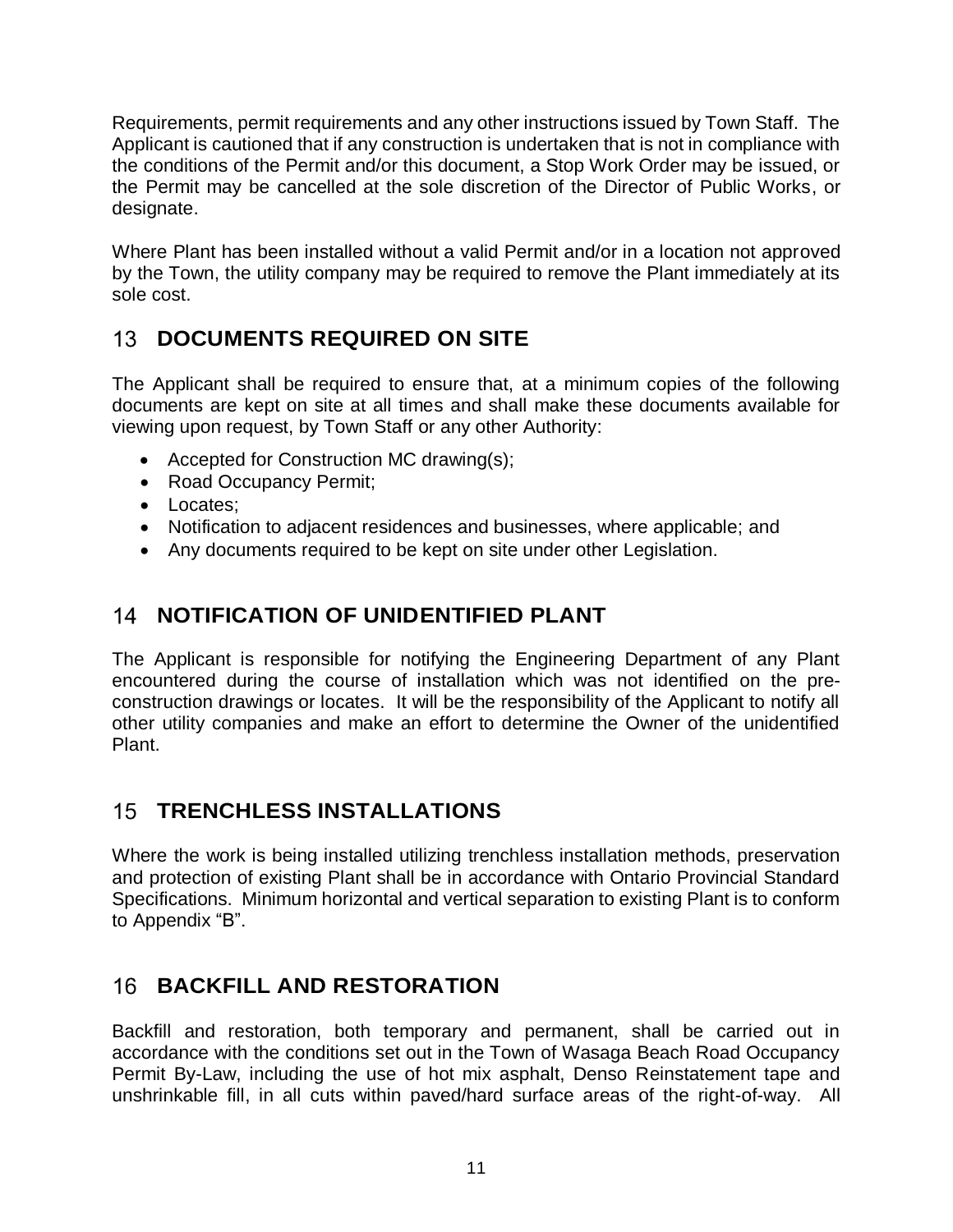restoration shall be completed by and at the sole expense of the Applicant, to the satisfaction of the Town.

# <span id="page-15-0"></span>**AS-CONSTRUCTED DRAWINGS**

The Applicant is required to submit within 90 days of the project completion, asconstructed drawings in paper and pdf format, to the Engineering Department. Asconstructed submissions are to accurately record installation information and shall include a cover letter that, at a minimum contains the following information:

- Applicant's Name;
- Contractor's Name (where applicable);
- Name of Project (Utility's Project number);
- MC Permit number;
- Date of Completion of Construction;
- Location description;
- Be certified by a qualified person; and
- Include the certification noted as follows:

**I CERTIFY THAT THIS LOCATION CERTIFICATE DEPICTS THE LOCATION AND** *CONTENT OF THE CONSTRUCTED PLANT IN ACCORDNACE WITH THE TOWN OF WASAGA BEACH'S MC REQUIREMENTS.*

If the Applicant does not submit as-constructed drawings to the Town within 90 days of completion of the project, the issuance of new permits may be withheld or delayed, at the sole discretion of the Director of Public Works, until the required as-constructed information has been received.

## <span id="page-15-1"></span>**OTHER CONSIDERATIONS**

The Applicant shall comply with all other applicable Legislation, Town of Wasaga Beach By-Laws, Town Standards and Policies, including by not limited to:

- Road Occupancy Permit By-Law;
- Noise By-Law; and
- Tree By-Law.

The Applicant is responsible for obtaining all necessary approvals from Wasaga Distribution Inc. (WDI), the Nottawasaga Valley Conservation Authority (NVCA), the Ministry of the Environment, Parks and Conservation (MECP/Ontario Parks) and Ministry of Transportation of Transportation (MTO), where applicable, prior to submitting an MC application to the Town.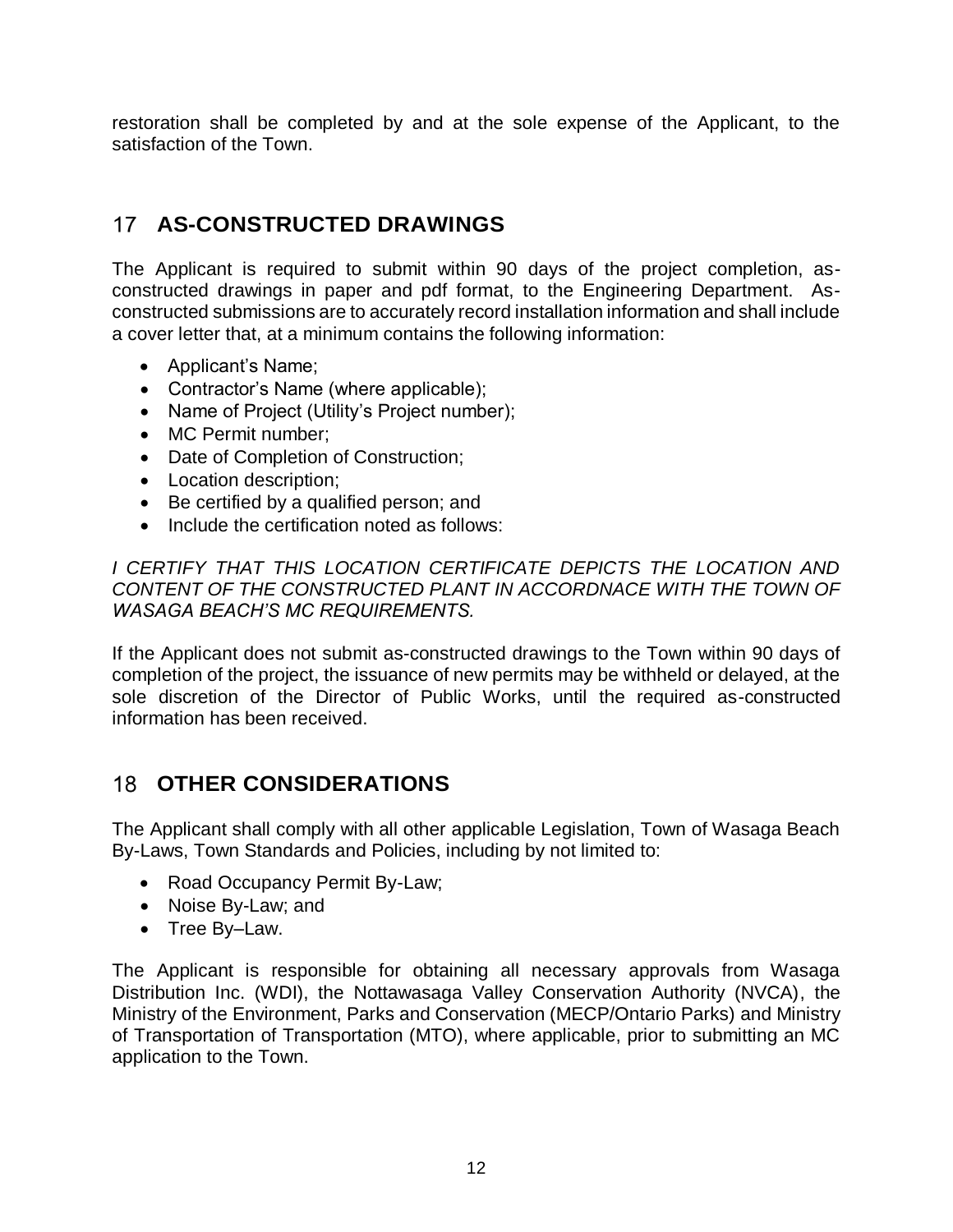# <span id="page-16-0"></span>**APPENDIX "A" - MC APPLICATION FORM**

(see next page)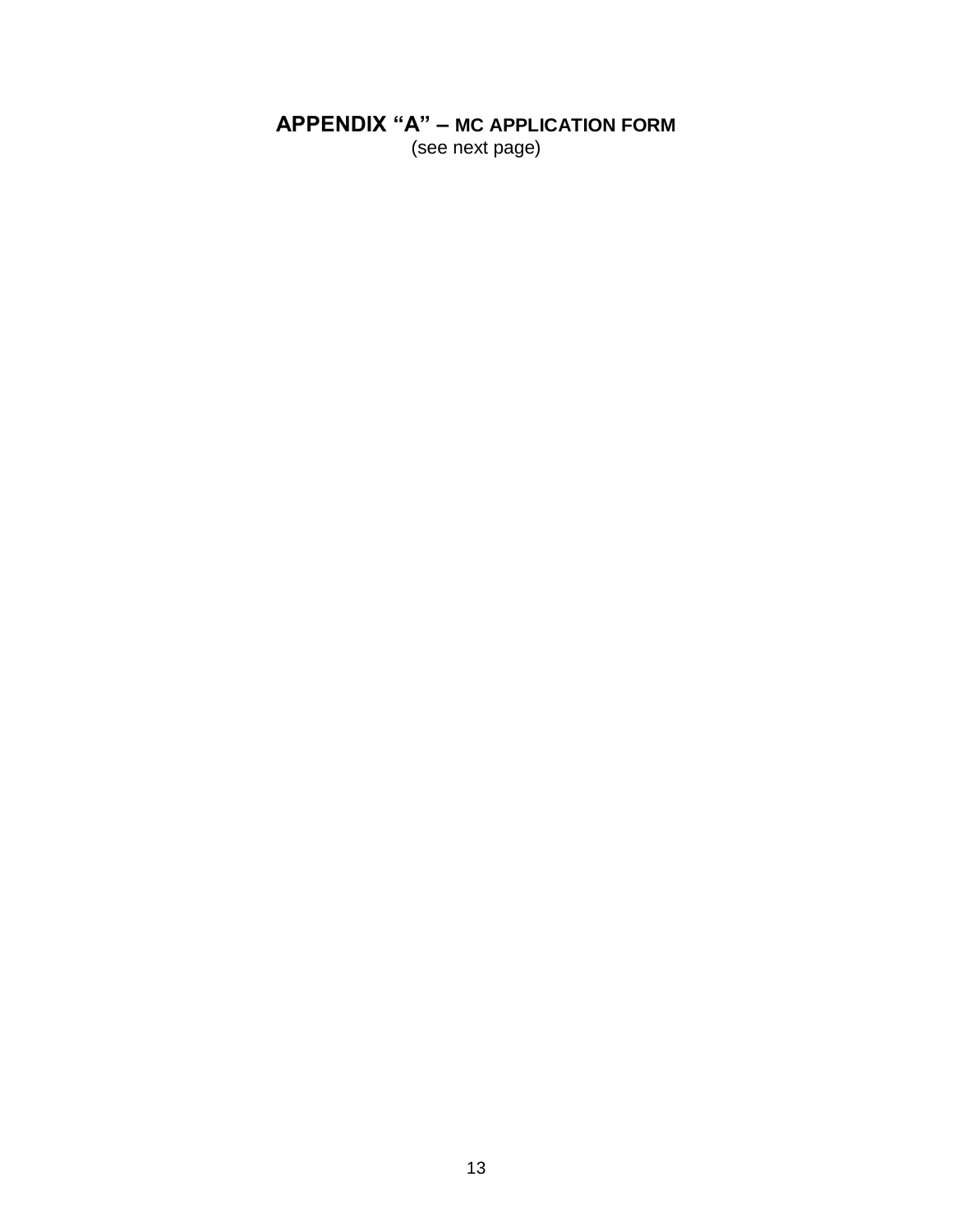#### **Town of Wasaga Beach**

Public Works Department, Engineering Division 30 Lewis Street Wasaga Beach, ON L9Z 1A1

## **APPLICATION FOR MUNICIPAL CONSENT TO LOCATE PLANT WITHIN CITY PROPERTY**

| <b>For City Use Only</b> |  |  |  |  |
|--------------------------|--|--|--|--|
| M.C. #                   |  |  |  |  |
| File:                    |  |  |  |  |

| Application is hereby made by            | to the Director of Public Works of |  |  |
|------------------------------------------|------------------------------------|--|--|
| the Town of Wasaga Beach for consent to  | as identified on the attached      |  |  |
| drawing(s). Work is expected to commence | and to be completed in             |  |  |

Expected life of this plant is \_\_\_\_\_\_\_\_\_ years. The proposed works are to be located:

| <b>DRAWING#</b> | <b>STREET</b> | <b>BETWEEN</b> | TO | <b>COMMENTS</b> |
|-----------------|---------------|----------------|----|-----------------|
|                 |               |                |    |                 |
|                 |               |                |    |                 |
|                 |               |                |    |                 |
|                 |               |                |    |                 |
|                 |               |                |    |                 |

We hereby certify the above works have been designed in accordance with sound engineering practices and full consideration has been given to all existing utilities, services and the safety and protection of the public, in the design of this plant and all its related structures.

The applicant agrees that no changes or deviations from the approved plan(s) will be made except with the consent and approval of the Director of Public Works, and agrees to submit as-constructed drawings once the works are completed.

| <b>APPLICANT:</b>                           | <b>APPLICANT'S ENGINEER (if applicable)</b> |  |  |
|---------------------------------------------|---------------------------------------------|--|--|
| <b>Applicant or Authorized Person</b>       | Name of Engineer or Engineering Firm        |  |  |
| Signature of Applicant or Authorized Person | Signature of Engineer or Engineering Firm   |  |  |
|                                             |                                             |  |  |
|                                             |                                             |  |  |
|                                             |                                             |  |  |

**MUNICIPAL CONSENT GRANTED** (subject to the attached conditions)

| Date | ∍ınnar<br>.<br>. . |
|------|--------------------|
|      |                    |

Special Comments: